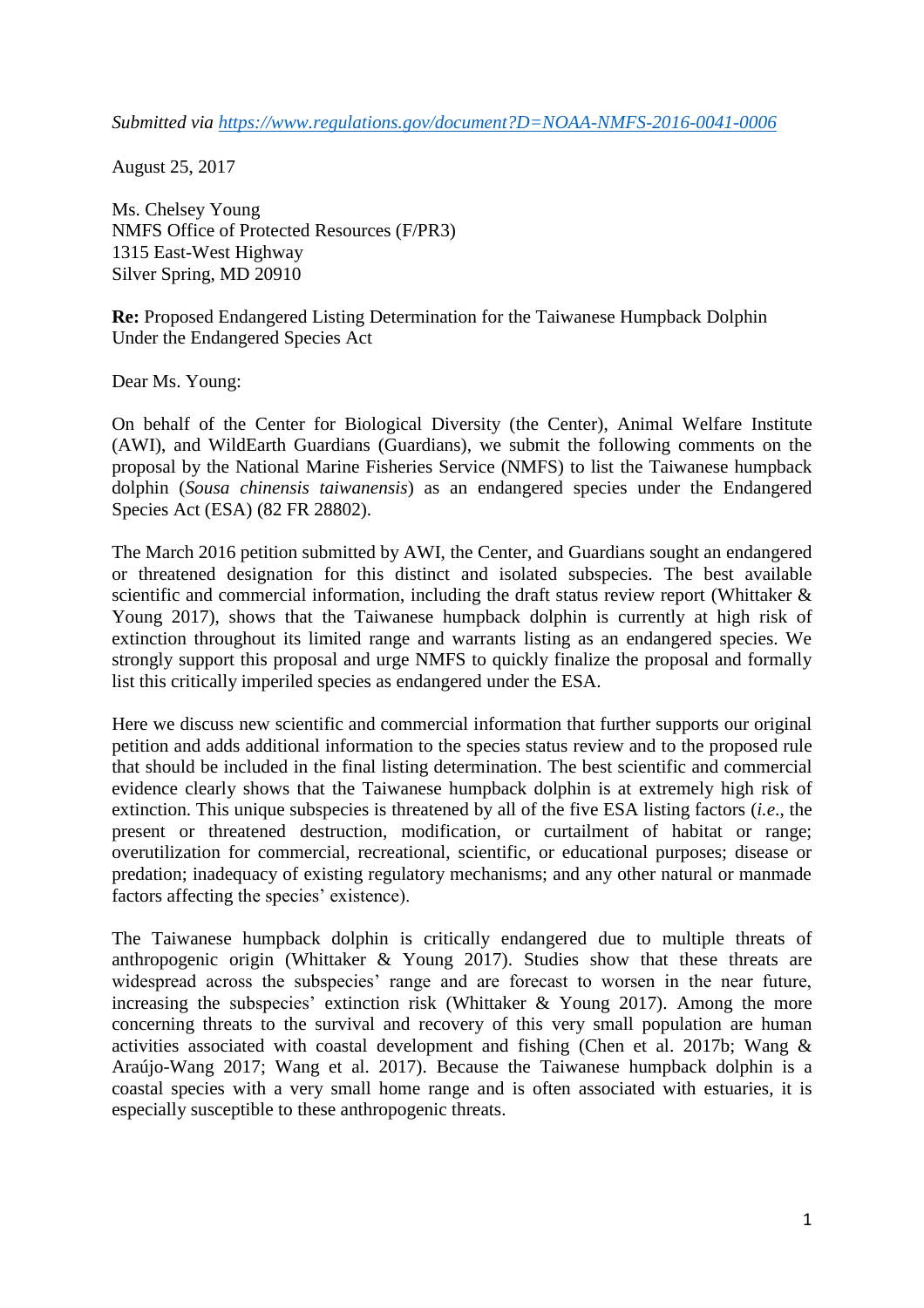#### **Underwater noise from coastal and energy development**

Taiwanese humpback dolphins are exposed to relatively high underwater noise levels across the heavily developed west coast of Taiwan that can be physically harmful and significantly affect individual behavior. Noise from percussive pile driving from coastal land reclamation projects, dock and sea wall construction, construction of foundation piles for wind turbines, and vessel traffic are characterized by high sound pressure levels that directly harm these dolphins (Wang et al. 2016; Chen et al. 2017a, 2017b). The near-future underwater pile driving and other activities associated with wind farm construction along the northwestern coast of Taiwan will undoubtedly change the already impacted soundscape for the Taiwanese humpback dolphin (Chen et al. 2017a). Intense noise from pile driving can cause temporary and permanent hearing threshold shifts and behavioral changes in dolphins (Kastelein et al. 2015; Graham et al. 2017). In addition, background noise from impulsive and non-impulsive sources can lead to acoustic masking that can affect communication among individuals and disrupt foraging by masking echolocation signals in dolphin and porpoises, including Taiwanese humpback dolphins (Chen et al. 2017a; Graham et al. 2017). Several offshore wind farms along the northwestern coast of Taiwan are already proposed and construction has begun for at least two (Chen et al. 2017b, 2017a). Unfortunately, only two studies have measured in-situ noise pressure levels from these types of activities to inform site-specific environmental impact analyses (Chen et al. 2017a, 2017b).

It is widely recognized that intense and chronic exposure to noise can cause temporary or permanent hearing threshold shifts and physiological stress in dolphins (Mooney et al. 2009; Pirotta et al. 2015). Temporary threshold shift (TTS) is the temporary (often recoverable) reduction of hearing sensitivity, while permanent threshold shift (PTS) is the permanent and non-recoverable reduction of hearing sensitivity at certain frequencies after noise exposure (NMFS 2016). In the updated technical guidance for assessing the effects of anthropogenic sound on marine mammal hearing, NMFS identified a sound exposure level (SEL) of 178 dB re 1 μPa<sup>2</sup>-s and a peak sound pressure level (SPL<sub>pk</sub>) of 224 dB re 1 μPa as an underwater acoustic threshold for TTS for mid frequency cetaceans such as humpback dolphins (NMFS 2016). In addition, NMFS determined that a PTS for mid-frequency cetaceans may occur above 185 dB re 1  $\mu$ Pa<sup>2</sup>-s (SEL) (230 dB re 1  $\mu$ Pa (SPL<sub>pk</sub>)) for impulsive and 198 dB re 1  $\mu$ Pa<sup>2</sup>-s (SEL) for non-impulsive sounds (NMFS 2016). However, these are average thresholds, and the Taiwanese humpback dolphins could be more sensitive to noise than other mid-frequency cetaceans due to their shallower habitat preferences and restricted distribution (Chen et al. 2017b; Dares et al. 2017).

Specific management recommendations have already been developed to prevent the harmful effects of pile driving noise on this critically endangered subspecies. For example, Chen et al. (2017b) assessed the noise impacts on Taiwanese humpback dolphin from pile driving during the foundation construction of the first two wind turbines off the coast of Miaioli, Taiwan in 2016. The study found that the sound pressure level from pile driving in this project was less than 180 dB re 1  $\mu$ Pa<sup>2</sup>-s (SEL) (< 190 dB dB re 1  $\mu$ Pa (SPL<sub>pk</sub>)) beyond 750 m from the noise source (Chen et al. 2017b). As mentioned above, NMFS determined that 178 dB is the underwater acoustic threshold for temporary threshold shifts for mid frequency cetaceans such as humpback dolphins. Based on these thresholds, the study recommended an exclusion zone of at least 750 m radius from pile driving project locations and the peak sound pressure level (SPL<sub>pk</sub>) not to exceed 190-220 dB re 1 $\mu$ Pa because this distance and exposure is unlikely to cause PTS in the Taiwanese humpback dolphin (Chen et al. 2017b, 2017a) based on the marine hearing impact guidance (NMFS 2016). An analysis has also suggested that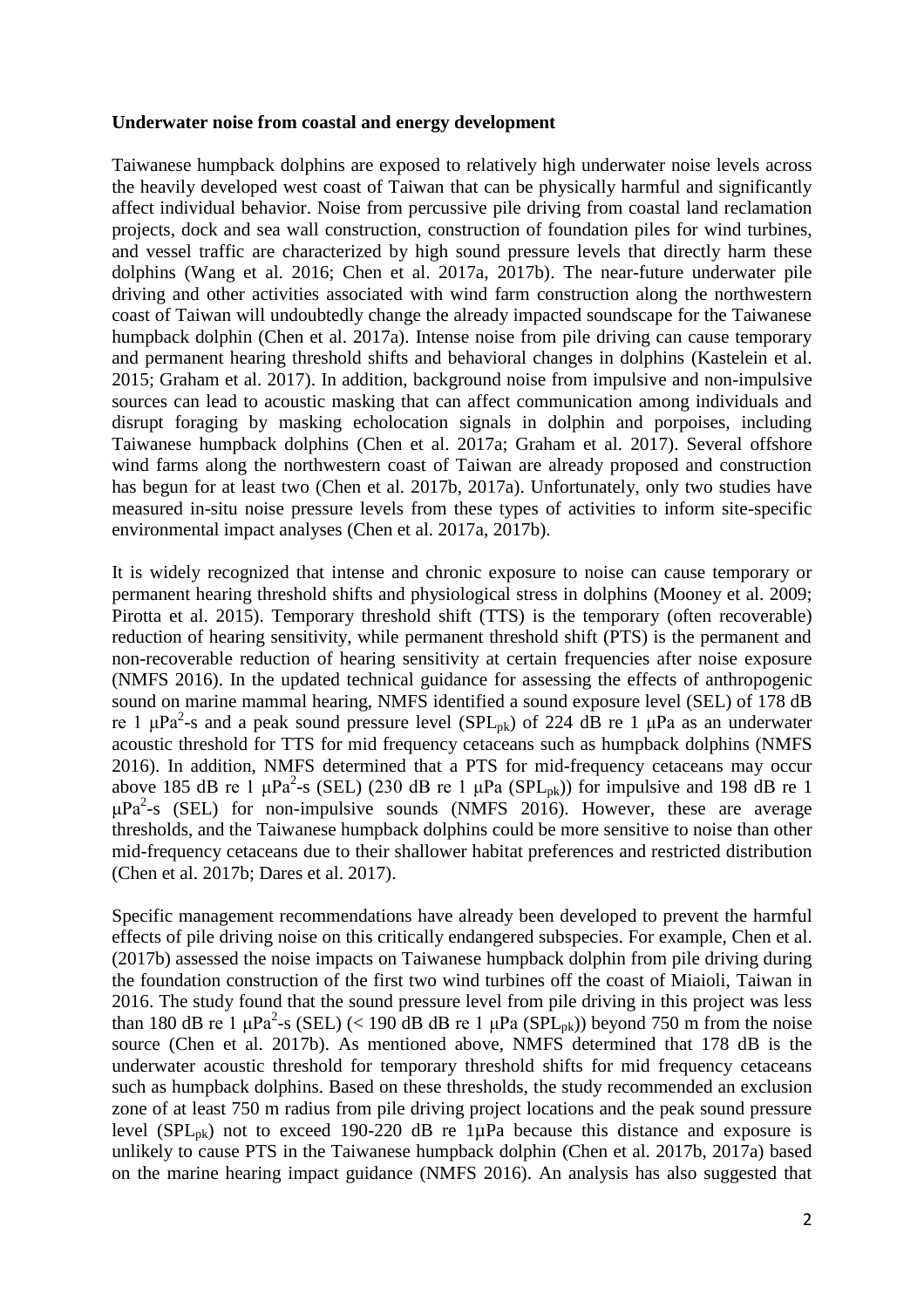TTS can occur within the 750 m zone if animals remain within the area for hours (Chen et al. 2017a). This same study showed that at a distance of 1500 m from the noise source, modeled SPL was estimated to be at 158 dB re 1 μPa, which is below the threshold NMFS considers for significantly behavioral disturbance (160 dB re 1  $\mu$ Pa) for mid-frequency cetaceans such as humpback dolphins (Chen et al. 2017a). Thus, to evaluate potential behavioral disturbances of these subspecies, the authors also recommended an observation zone and passive acoustic monitoring for marine mammals that extends 1500 m from the noise source (Chen et al. 2017b).

These recommendations are extremely important since humpback dolphins use coastal habitats off the coast of Miaoli and Changhua, sites selected for construction of wind farms that include the installation of 34 (Miaoli) and 28 (Changhua) offshore wind turbines before 2020 (Chen et al. 2017a). An expert workshop held in April 2017, in which Naomi Rose of AWI participated, actually recommended a highly precautionary approach (more so than that found in Chen et al. 2017a & 2017b) to developing offshore wind farms in Taiwanese humpback dolphin habitat, which we support. This approach includes locating wind turbines away from areas where dolphins are found; using engineering practices that are "better-thanbest" at reducing noise and disturbance during the construction; and reducing the threat of fisheries interactions now and during wind farm construction and operation, since construction may exacerbate the impact of fisheries by displacing fishing vessels inshore (into dolphin habitat), increasing the risk of entanglement.

# **Fishing related impacts**

Taiwanese humpback dolphins are directly affected by fisheries through bycatch and entanglement in fishing gear (Ross et al. 2010; Dungan et al. 2011; Slooten et al. 2013; Wang et al. 2017). Fishing-related impacts on the Taiwanese humpback dolphin are the most direct and immediate threat compared with other threats such as noise, habitat degradation, pollution, and lack of regulatory mechanisms (Wang et al. 2017). New studies show that interactions with fishing gear are prevalent with lethal consequences for this critically endangered humpback dolphin subspecies and thus unsustainable for the population (Wang & Araújo-Wang 2017; Wang et al. 2017).

Taiwanese humpback dolphins likely have the highest proportion of human-induced injuries for any small cetacean species (Wang et al. 2017). For example, a long-term photoidentification program on this subspecies determined that approximately 58% of individuals showed signs of human-caused injuries that could impact individual health condition, reproduction success, and survivorship, and thus, population growth (Wang et al. 2017). As discussed in the species status review and listing proposal, entanglement and mutilation caused by interactions with fishing gear directly harm individuals in the population and increase the extinction risk of the subspecies (Whittaker  $&$  Young 2017). Given the small population size and the potential impacts of removing even one individual (Araújo et al. 2014; Karczmarski et al. 2017), injury, entanglement, and mortality of Taiwanese humpback dolphins associated with fishery interactions is highly concerning and considerably increases extinction risk for this subspecies (Wang et al. 2017).

Injuries from fishing gear and vessel strikes are highly prevalent in the Taiwanese humpback dolphin population, especially in older individuals (Wang et al. 2017). Multiple injuries are observed more often in older than younger individuals, as the former have had more time to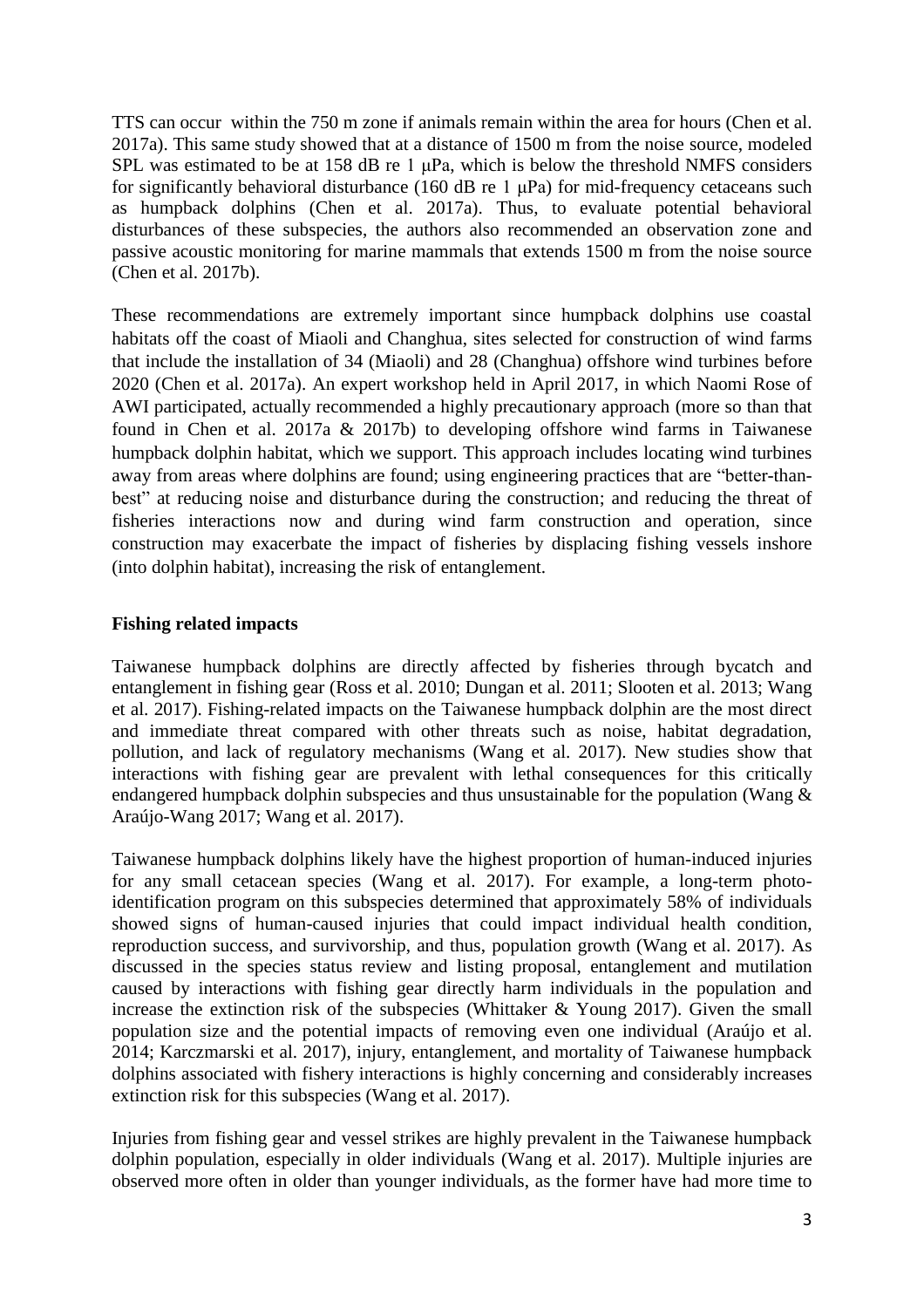accumulate injuries through the years (Wang et al. 2017). Older individuals could also be more susceptible to entanglement in fishing gear because accumulated scars (e.g., cuts, depressions) can be snagging points for fishing lines and nets. In addition, juveniles may show less prevalence of scars and fishing-gear interactions because mortality may have already eliminated a large proportion of this class and thus fishing interactions may have gone unnoticed (Wang et al. 2017). In fact, the lower-than-expected prevalence of head injuries on juveniles in comparison with adults indicates that juvenile mortality may be underestimated (Wang et al. 2017). If this is the case, higher juvenile mortality decreases population growth and increases extinction risk for the subspecies.

Mortality and injury from fishery interactions may be underreported and thus this threat could be grossly underestimated. Fatal injuries may go undetected, as these individuals likely sink after death or drift away from the Taiwan Strait, since they are rarely found stranded in coastal areas of the Eastern Taiwan Strait (Slooten et al. 2013; Wang et al. 2017). Furthermore, because Taiwanese humpback dolphins are legally protected in Taiwan, fishermen may be unlikely to report fishery interactions to prevent penalties and legal actions (Wang & Araújo-Wang 2017). In addition, ventral-section injuries, healed injuries, or relative small abrasions and cuts from fishing gear are difficult to detect from photographs or in-situ observations and thus they are often underestimated (Wang et al. 2017).

Long-term photographic identification monitoring programs can be crucial to identifying animals with signs of fishery interactions such as scars, mutilations, and injuries, and thus determining the actual impact level of this threat (Wang et al. 2015; Wang & Araújo-Wang 2017; Wang et al. 2017). This monitoring is particularly important because dead animals with signs of fishing impact have been difficult to detect across Taiwan's coastal waters (Wang et al. 2017). Given the several thousands of vessels that use gillnets and trammel nets in waters inhabited by humpback dolphins along the west coast of Taiwan (Slooten et al. 2013), it is highly likely that fishery interactions are frequently unreported and thus the problem may be worse than previously thought. Fortunately, among all the threats that this subspecies faces (e.g., pollution, noise, habitat degradation), fisheries impact is perhaps the easiest to understand and mitigate, since concrete actions can be established to reduce fishery interactions (Wang & Araújo-Wang 2017).

#### **Modeling predicts local extinction as population declines and threats continue**

The Taiwanese humpback dolphin needs stronger protection because extinction is imminent under current conditions. As the species status review and listing proposal discussed, population models for this subspecies predicted that local extinction is highly possible as the population continues to decline and threats remain unmanaged (Whittaker & Young 2017). The estimated maximum number of Taiwanese humpback dolphin individuals that can be removed from the population without depleting it (i.e., Potential Biological Removal (PBR)) is one individual every seven to eight years (Slooten et al. 2013). If adult females are removed, then the extinction risk considerably increases (Araújo et al. 2014). It is likely that current mortality rates are unsustainable based on fishing-related injuries (Wang et al. 2017).

Population viability analyses, using different scenarios of bycatch mortality and habitat degradation, similar to current conditions, predicted a considerable decrease in population growth rate (in more than 76% of models), reaching one individual in less than 100 years (in 66% of models) (Araújo et al. 2014). In fact, population viability analyses using individual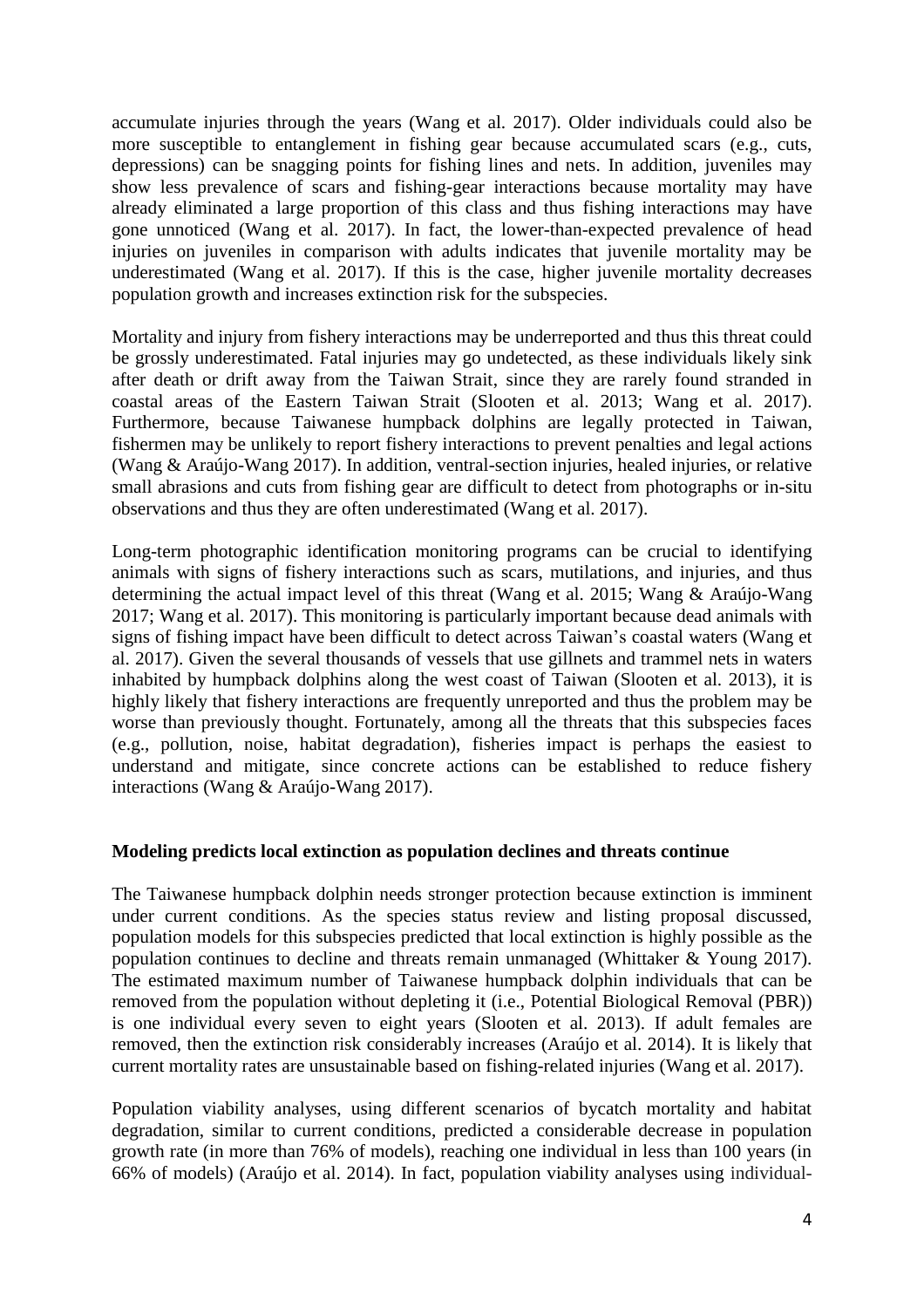based models shows that the Taiwanese humpback dolphin may exhibit drastic population decline (>80%) within three generations under current conditions (Huang et al. 2014). Furthermore, extinction risk substantially increased when threats such as habitat loss were incorporated in the models (Huang et al. 2014).

These modeling studies suggested that habitat destruction—such as fragmentation and modification of coastal environments—may be the greatest threat to population growth and potential for recovery. However, direct and measurable impacts related to fishing activities have shown that injuries are prevalent and mortality may be underestimated. Therefore, fishing-related mortalities may be more important than previously thought (Wang & Araújo-Wang 2017; Wang et al. 2017). In any case, immediate actions are urgently needed to reduce impacts from local fisheries and to address other major threats that contribute to extinction risk.

# **Concrete actions are required to save the Taiwanese humpback dolphin from extinction**

Several management regulations should be enforced to increase protection and facilitate population recovery of this subspecies, including but not limited to:

- Prohibiting the use of gillnets and trammel nets in nearshore waters;
- Rigorously enforcing the pre-existing ban on trawling within 3 nm of shore;
- Avoiding habitat fragmentation and coastal development that directly impacts the dolphins' preferred habitat;
- Establishing science-based exclusion zones around coastal and offshore development projects to protect the subspecies for temporary and permanent threshold shifts and displacement from important habitat;
- Limiting tourism focused on humpback dolphin-watching to shore-based platforms;
- Disclosing pollutant concentrations and other environmental data;
- Compensating affected fishers and supporting those transitioning to more wildlifefriendly fisheries or livelihoods.

# **The Taiwanese humpback dolphin requires stronger legal protection**

Despite efforts by local and international groups, and scientists advocating for immediate conservation actions, there have been no real governmental efforts to mitigate existing threats and some of these threats have worsened over time. For example, the Taiwanese humpback dolphin is listed as a Level One Protected Species under Taiwan's Wildlife Conservation Act, which provides a legal framework for the delineation and management of species-specific "important habitat" and for related designation of "habitat refuges." However, as discussed in the petition and the species status review, enforcement of the law is ineffective (Wang et al. 2016). A conservation action plan was published 10 years ago, which began with a formal declaration of important habitat by the government (Wang et al. 2007). But this plan has proven to be ineffective in preventing population decline or reducing the magnitude of ongoing threats. No concrete governmental policies to mitigate existing threats have been realized.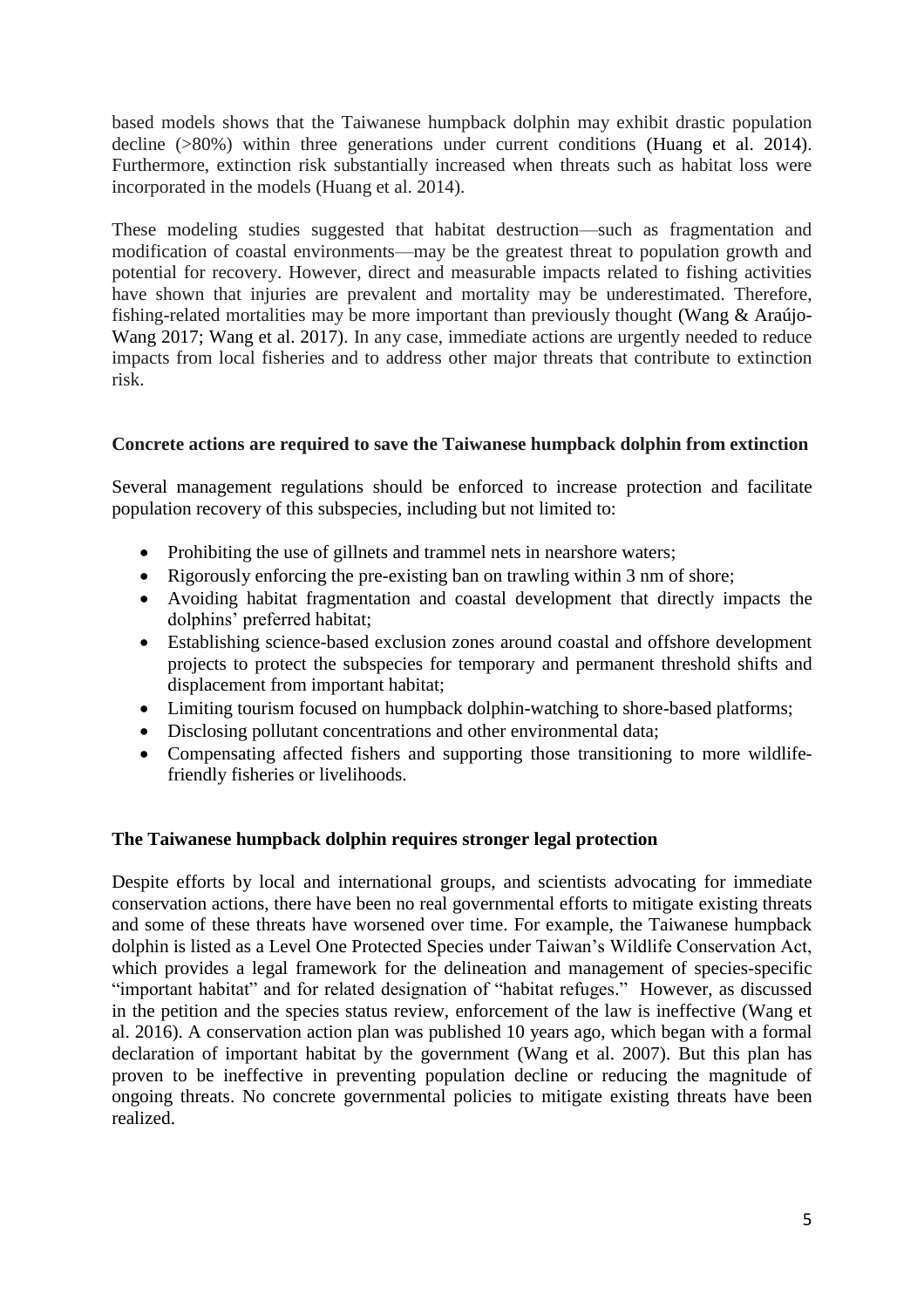### **Conclusion**

Without protection, the Taiwanese humpback dolphin will certainly go extinct. Thus, the Center, AWI, and Guardians strongly support a comprehensive species protection plan, which includes the benefits that will accrue to the subspecies' conservation through a listing under the ESA. Therefore, we urge NMFS to list the Taiwanese humpback dolphin as endangered under the ESA. NMFS should work closely with the Taiwanese government and local agencies to facilitate species recovery. Listing the Taiwanese humpback dolphin under the ESA should increase collaboration between US and local scientists and managers, as well as leverage resources needed to protect this rapidly disappearing subspecies. There is no doubt that the Taiwanese humpback dolphin meets all the requirements to be listed as endangered under the ESA. This proposed listing would convey a strong conservation message internationally and help prevent the extinction of this imperiled species. Taiwan, with the support of NMFS, should do everything possible to help in the recovery of this endemic and charismatic dolphin, to prevent the extinction fate that other critically endangered small cetacean species of the world, such as the vaquita and baiji, have faced.

Thank you for your consideration of our comments.

Sincerely,

Abel Valdivia, Ph.D. Ocean Scientist Center for Biological Diversity

Naomi A. Rose, Ph.D. Marine Mammal Scientist Animal Welfare Institute

Taylor Jones Endangered Species Advocate WildEarth Guardians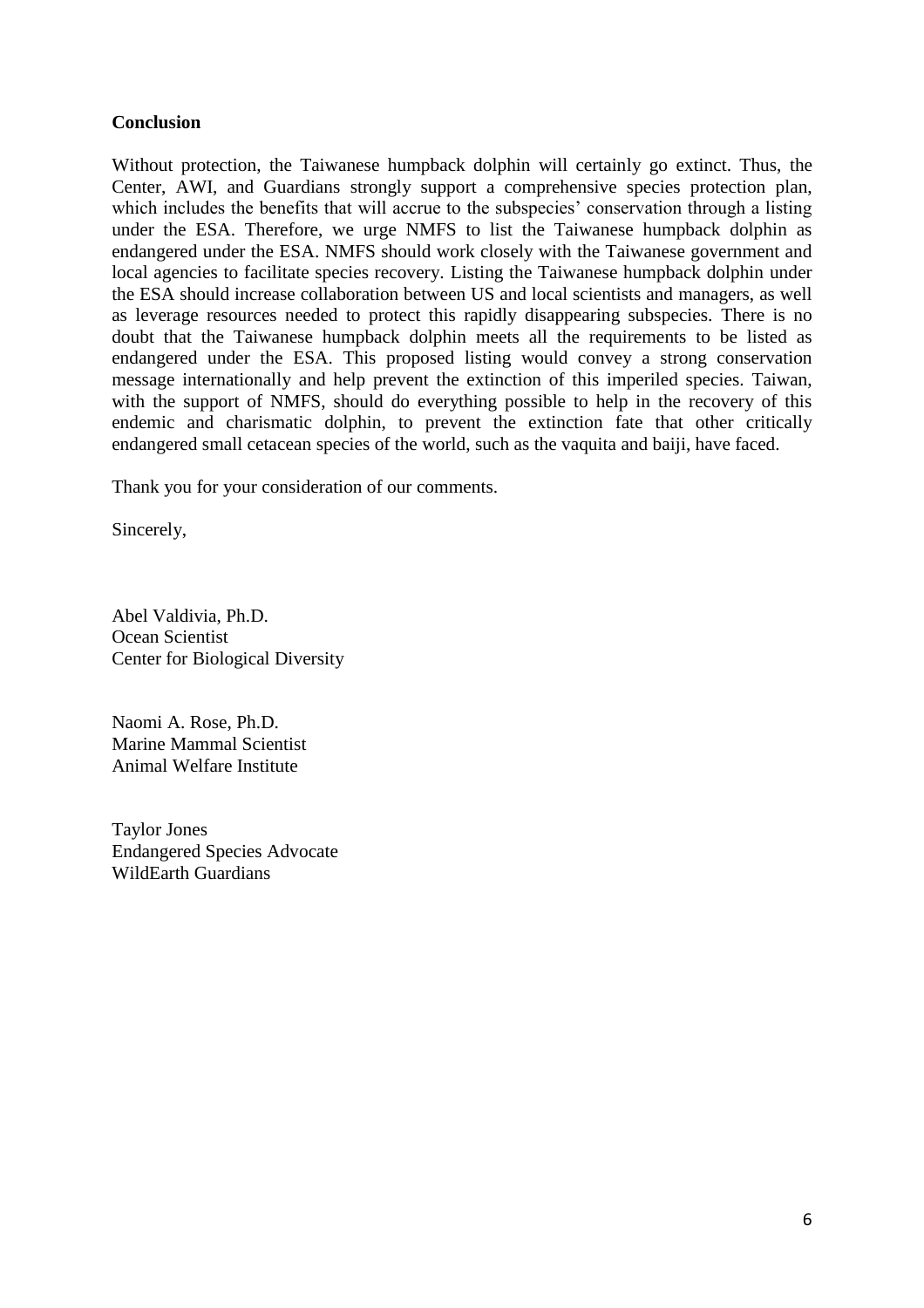### **References**

- Araújo C, Wang J, Hung S, White B, Brito D. 2014. Viability of the Critically Endangered eastern Taiwan Strait population of Indo-Pacific humpback dolphins Sousa chinensis. Endangered Species Research **24**:263–271.
- Chen C-F, Guan S, Chou L-S. 2017a. Noise Field Characterization in the Habitat of the East Taiwan Strait Indo- Pacific Humpback Dolphin during the Pile Driving Activity of Demonstration Offshore Wind Farm. Page 15. Final Report. Available from https://www.mmc.gov/wp-content/uploads/Windfarm-pile-driving-in-Sousahabitat Final-report-for-MMC DraftFinal final v3.pdf (accessed August 21, 2017).
- Chen C-F, Wang W-J, Wu C-H, Hu W-C, Chen N-C, Hwang W-S, Chou L-S, Guan S, Lin S-F, Lin D. 2017b. Noise impact assessment on Indo-Pacific Humpback Dolphin in the habitat of the East Taiwan Strait during the first two pile driving activities of demonstration offshore wind farm. The Journal of the Acoustical Society of America. Available from http://asa.scitation.org/doi/abs/10.1121/1.4988863 (accessed August 21, 2017).
- Dares LE, Araújo-Wang C, Yang SC, Wang JY. 2017. Spatiotemporal heterogeneity in densities of the Taiwanese humpback dolphin (Sousa chinensis taiwanensis). Estuarine, Coastal and Shelf Science **187**:110–117.
- Dungan SZ, Riehl KN, Wee A, Wang JY. 2011. A review of the impacts of anthropogenic activities on the critically endangered eastern Taiwan Strait Indo-Pacific humpback dolphins(Sousa chinensis). Journal of Marine Animals and Their Ecology **4**:3–9.
- Graham IM, Pirotta E, Merchant ND, Farcas A, Barton TR, Cheney B, Hastie GD, Thompson PM. 2017. Responses of bottlenose dolphins and harbor porpoises to impact and vibration piling noise during harbor construction. Ecosphere **8**. Available from http://onlinelibrary.wiley.com/doi/10.1002/ecs2.1793/full (accessed August 21, 2017).
- Huang S, Chang W, Karczmarski L. 2014. Population trends and vulnerability of humpback dolphins Sousa chinensis off the west coast of Taiwan. Endangered Species Research **26**:147–159.
- Karczmarski L, Huang S-L, Chan SCY. 2017. Threshold of long-term survival of a coastal delphinid in anthropogenically degraded environment: Indo-Pacific humpback dolphins in Pearl River Delta. Scientific Reports **7**. Available from http://www.ncbi.nlm.nih.gov/pmc/articles/PMC5322318/ (accessed August 21, 2017).
- Kastelein RA, Gransier R, Marijt MA, Hoek L. 2015. Hearing frequency thresholds of harbor porpoises (Phocoena phocoena) temporarily affected by played back offshore pile driving sounds. The Journal of the Acoustical Society of America **137**:556–564.
- Mooney TA, Nachtigall PE, Vlachos S. 2009. Sonar-induced temporary hearing loss in dolphins. Biology Letters **5**:565.
- NMFS. 2016. Technical Guidance for Assessing the Effects of Anthropogenic Sound on Marine Mammal Hearing: Underwater Acoustic Thresholds for Onset of Permanent and Temporary Threshold Shifts. Page 189. NOAA Technical Memorandum NMFS-OPR-55. U.S. Dept. of Commer., NOAA. Available from http://www.nmfs.noaa.gov/pr/acoustics/Acoustic%20Guidance%20Files/opr-55\_acoustic\_guidance\_tech\_memo.pdf (accessed August 3, 2016).
- Pirotta E, Merchant ND, Thompson PM, Barton TR, Lusseau D. 2015. Quantifying the effect of boat disturbance on bottlenose dolphin foraging activity. Biological Conservation **181**:82–89.